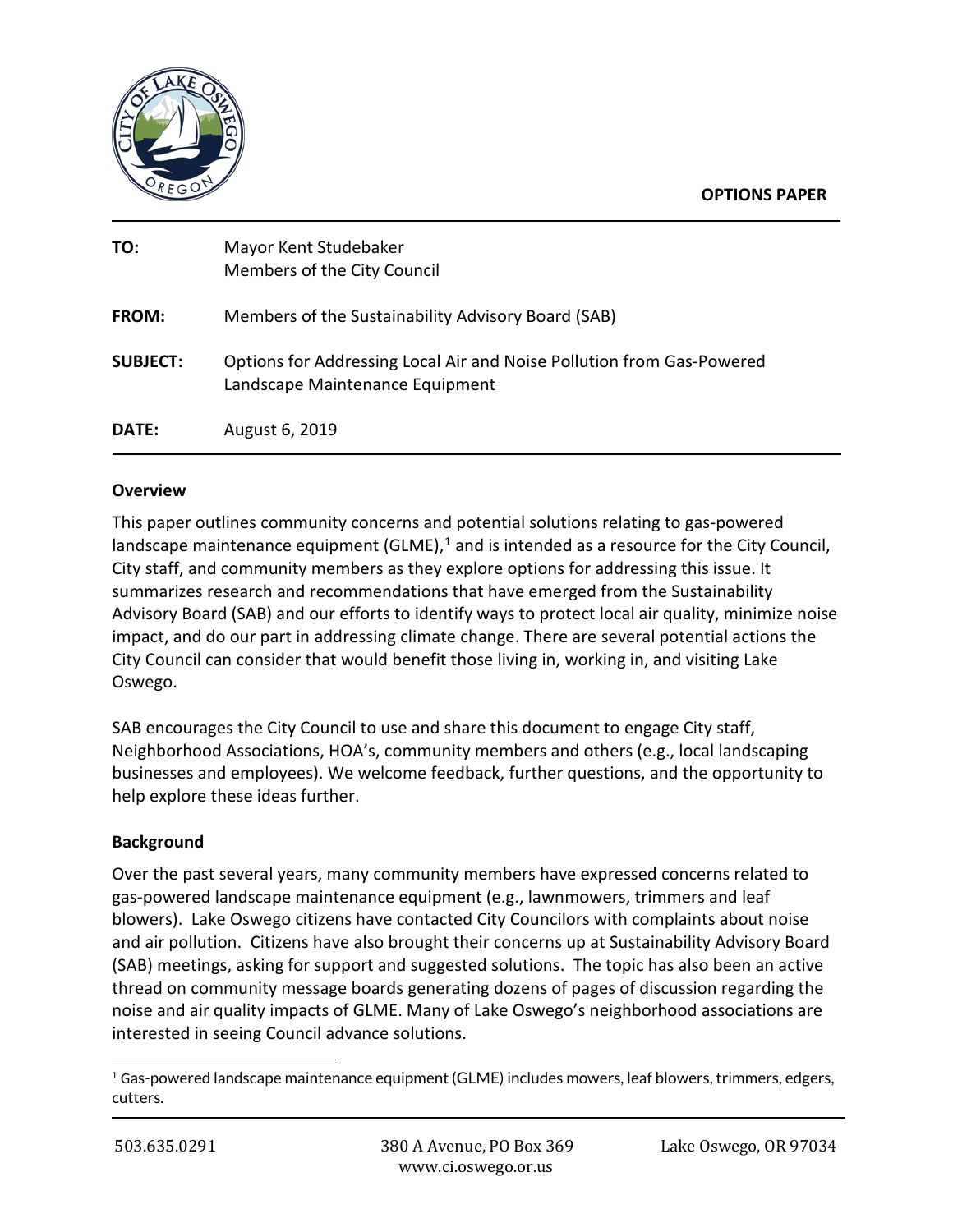Community members have valid concerns. Noise and air pollution are common complaints, as is the exhaust from gas-powered mowers, trimmers, and leaf blowers. Inefficient, outdated landscape maintenance equipment engines can create significant localized air quality hazards. They emit pollutants linked to cardiovascular disease, stroke, respiratory disease, cancer, neurological conditions, premature death, and effects on prenatal development. Older and younger citizens are particularly vulnerable to this type of air pollution. The effects from noise include permanent hearing loss for those within close proximity, and disruption of the quiet necessary for relaxation, recreation and work for those within a very wide perimeter, even within buildings. An EPA study shows prolonged exposure to +85dB which is the decibel level for most gas-powered landscaping equipment can cause hypertension, high stress levels, tinnitus, hearing loss, sleep disturbances, and other harmful effects.

The local air pollutants coming from this equipment are far greater than that of other sources, such as cars and trucks.[2](#page-1-0) Figure 1 shows how pollution from limited use of this equipment is equivalent to hours of driving.[3](#page-1-1)

However, the idea of moving away from gas-powered landscape maintenance



driving 1100 miles from LA to Denver

equipment raises other important questions. For example, are the alternatives to gas-powered equipment as effective? Shouldn't homeowners have the choice of how to take care of their yard? What is the cost of switching over to electric/battery powered lawn equipment—and who bears the costs? (See Appendix A for list of frequently asked questions.)

1 hr leaf blower use

<span id="page-1-0"></span> $2$  See, for example: Kavanagh, Jason. "Emissions Test: Car vs. Truck vs. Leaf Blower." December 2011. <https://www.edmunds.com/car-reviews/features/emissions-test-car-vs-truck-vs-leaf-blower.html>

<span id="page-1-1"></span><sup>&</sup>lt;sup>3</sup> "Small Engine Fact Sheet." California Air Resources Board. [https://ww3.arb.ca.gov/msprog/offroad/sm\\_en\\_fs.pdf](https://ww3.arb.ca.gov/msprog/offroad/sm_en_fs.pdf)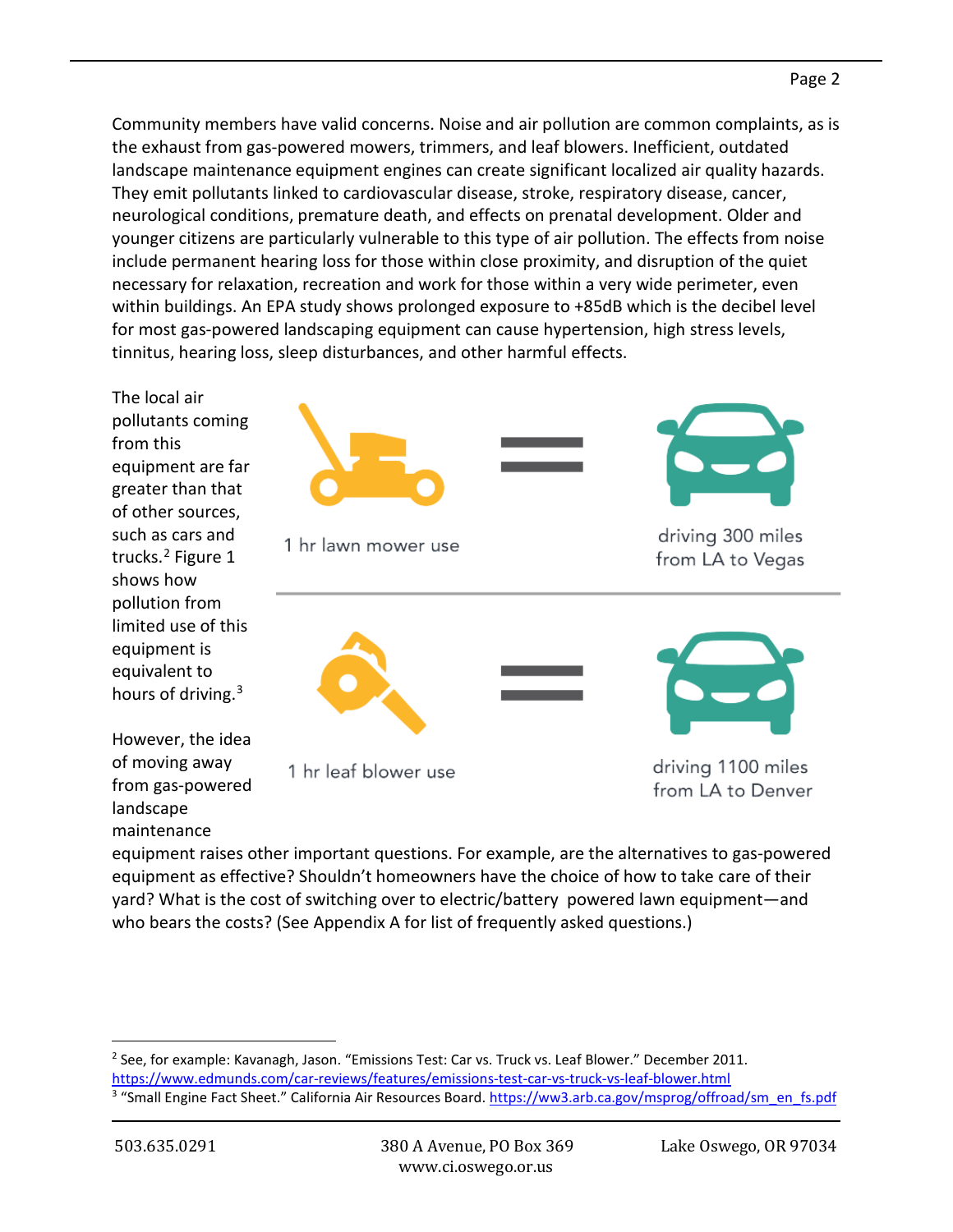These questions can be answered and the problem is solvable. Communities throughout the United States are finding ways to preserve local air quality, to minimize noise impacts, and to protect public health. The solutions outlined below take inspiration from those other communities' experiences and suggest ways of adapting them to Lake Oswego's own unique situation. Each alternative deserves consideration and we encourage the City Council to weigh the advantages and disadvantages.

## **Options to Consider**

- ➢ *Electric Landscaping Equipment Technology Demonstration.* This educational outreach could involve partnering with local groups and manufacturers to show off the latest, affordable electric mowers, leaf blowers, and trimmers. Community members and local businesses would be able to test out various models and get information on the effectiveness and run-time of new electric/battery equipment.
- ➢ *Lawn Equipment Electrification Exchange Program.* This type of voluntary initiative has been modeled by several communities and appears in the list of recommended Climate Actions for Lake Oswego. Residents and lawn care businesses could trade gas-powered equipment for electric equipment, potentially at a reduced cost. Exchange programs have been highly successful in communities such as those regulated by the South Coast Air Quality Management District (SCAQMD). SCAQMD has scrapped more than 55,000 highly polluting gasoline mowers, removing almost 114 tons of smog-forming pollutants from the Southland's air. Similarly, the district has scrapped more than 10,000 old, polluting leaf blowers.[4](#page-2-0) There may be potential for bulk purchasing of equipment as has been done in other communities, based on demonstrated interest by community members.
- ➢ *Quiet, Clean Neighborhood Pilot Programs.* Neighborhood-based programs could involve a handful of neighborhoods, partnering with the City, to demonstrate the advantages and challenges involved in electrifying lawn equipment. It could be an "opt in" program where residents and their landscapers pledge to only use electric equipment. The City could prioritize and publicize available neighborhood grants for electrification efforts. Neighborhoods could also opt to pursue "Green Zone" support and/or certification through the American Green Zone Alliance.<sup>[5](#page-2-1)</sup>

<span id="page-2-1"></span><span id="page-2-0"></span><sup>4</sup> See: South Coast Air Quality Management District. "Electric Lawn and Garden Equipment." <http://www.aqmd.gov/home/programs/community/community-detail?title=lawn-equipment> <sup>5</sup> See: American Green Zone Alliance. [https://www.nhwnc.net/wp-content/uploads/2018/09/AGZA\\_flier\\_half](https://www.nhwnc.net/wp-content/uploads/2018/09/AGZA_flier_half-page_2-sided.pdf)[page\\_2-sided.pdf](https://www.nhwnc.net/wp-content/uploads/2018/09/AGZA_flier_half-page_2-sided.pdf)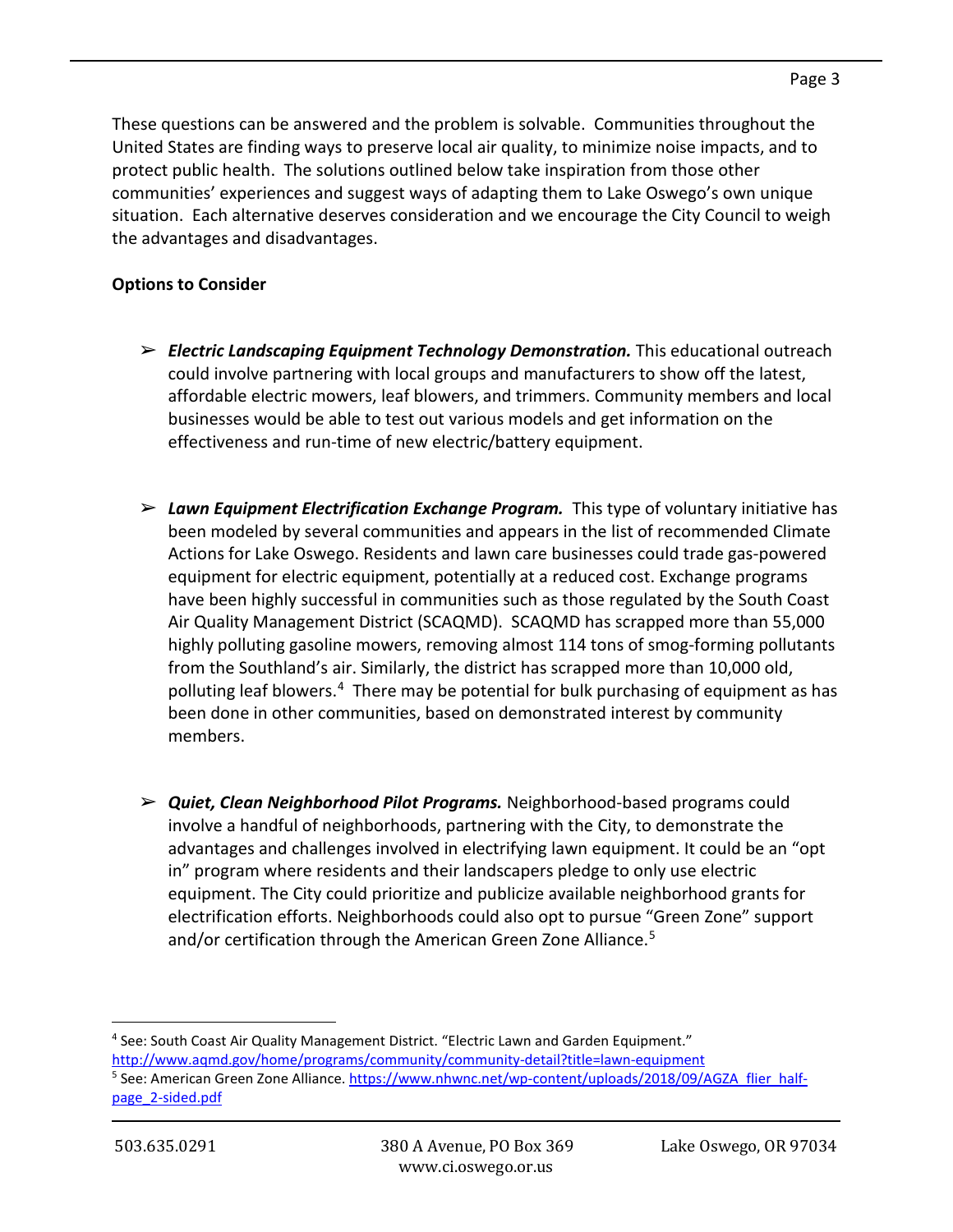- ➢ *Public Procurement Program for Electric Landscaping Equipment.* The City and School District could implement a procurement program, similar to its vehicle fleet purchasing, that prioritizes electric landscaping equipment for use in maintaining parks, open spaces, and school campuses. It could roll out the program as soon as is financially and practically feasible, aiming to demonstrate the technology in its maintenance of certain parks and inviting residents to comment on the improvement in local quality of life.
- ➢ *City Code Amendment for Noise Prohibitions.* Lake Oswego currently has no regulations which establish maximum allowable decibel or sound levels.<sup>[6](#page-3-0)</sup> The City could set a maximum decibel level for landscape maintenance equipment (using similar language to that which provides levels for construction activities) that would encourage use of quieter, cleaner electric equipment, consistent with the Lake Oswego Comprehensive Plan recommendation to "Reduce noise levels in Lake Oswego and maintain the quiet character of the community in which people can converse, relax, play and sleep without interference from noise," (LO Comp Plan, Goal 6, Section 4 Sound Quality).
- ➢ *Gas-Powered Landscape Maintenance Equipment Phaseout.* More than 100 cities have chosen to transition completely away from gas-powered landscape maintenance equipment. They have generally created ordinances to ban or restrict gas-powered landscape maintenance equipment and also transition to electric landscaping equipment for residential and commercial uses. As others have argued, the reasons for a phase out include: <sup>[7](#page-3-1)</sup>

*…the obsolescence of the technology, which is orders of magnitude more polluting than other machines and engines now in common use; the public-health danger, above all to hired work crews, of both the emissions and the damagingly loud noise from the gas blowers; and the rapid advent of battery-powered alternatives, which are quieter and dramatically less polluting.*

The City could aim to first phase out the oldest, most polluting equipment, with language such as: "Effective [DATE], the use or operation for commercial purposes of 2 stroke gasoline-powered landscape maintenance equipment (specifically, leaf blowers, trimmers, and mowers) is prohibited within the city limits of the City of Lake Oswego."

<span id="page-3-0"></span> $6$  As per, Lake Oswego's Comprehensive Plan, Goal 6, Section 4, Sound Quality: [http://welovelakeoswego.com/wp](http://welovelakeoswego.com/wp-content/uploads/2012/08/Goal_6_4.pdf)[content/uploads/2012/08/Goal\\_6\\_4.pdf](http://welovelakeoswego.com/wp-content/uploads/2012/08/Goal_6_4.pdf)

<span id="page-3-1"></span><sup>7</sup> [https://www.theatlantic.com/notes/2019/03/washington-dc-enacts-phase-out-gas-powered](https://www.theatlantic.com/notes/2019/03/washington-dc-enacts-phase-out-gas-powered-leafblowers/585124/)[leafblowers/585124/](https://www.theatlantic.com/notes/2019/03/washington-dc-enacts-phase-out-gas-powered-leafblowers/585124/)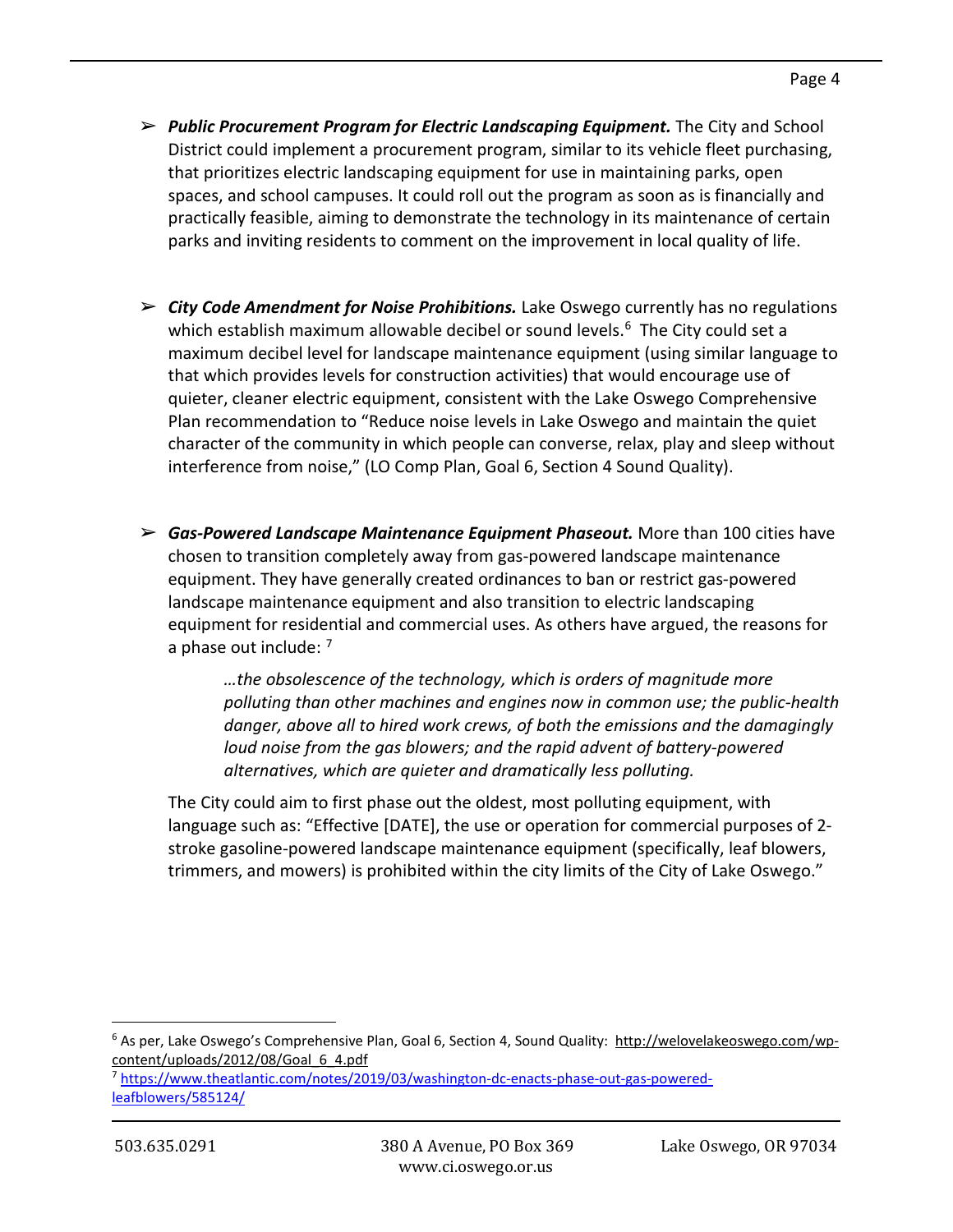## **Take Action**

SAB encourages the City Council and interested community members to watch this 3-minute video that summarizes the issue: [https://www.youtube.com/watch?v=Lf-RxgPTflk.](https://www.youtube.com/watch?v=Lf-RxgPTflk)

Further, SAB suggests Council hold a Study Session as soon as feasible and identify actions that can be taken both in the near-term and longer-term. For instance, a pilot exchange program in 2020 would allow the City to test interest and impact. Meanwhile, a longer-term plan for a staged phase out would give businesses advanced notice and allow them to gradually phase in electric equipment at the time of regular equipment replacement.

We encourage others in the community to support and provide input on such actions. Practical, fair solutions are available. Air and noise pollution from this equipment need not cause any further harm to citizens, or those visiting and working in Lake Oswego.

Thank you for your consideration of our request for City Council to recommend further study of the options available to address noise and air quality impacts from gas-powered landscape maintenance equipment.

Respectfully,

Eliot Metzger, Co-Chair Paul Soper, Co-Chair Richard Canaday Stephanie Glazer Allison Kim

Bob Sack Kathleen Wiens Ella Feathers, Youth Anna-Marie Guenther, Youth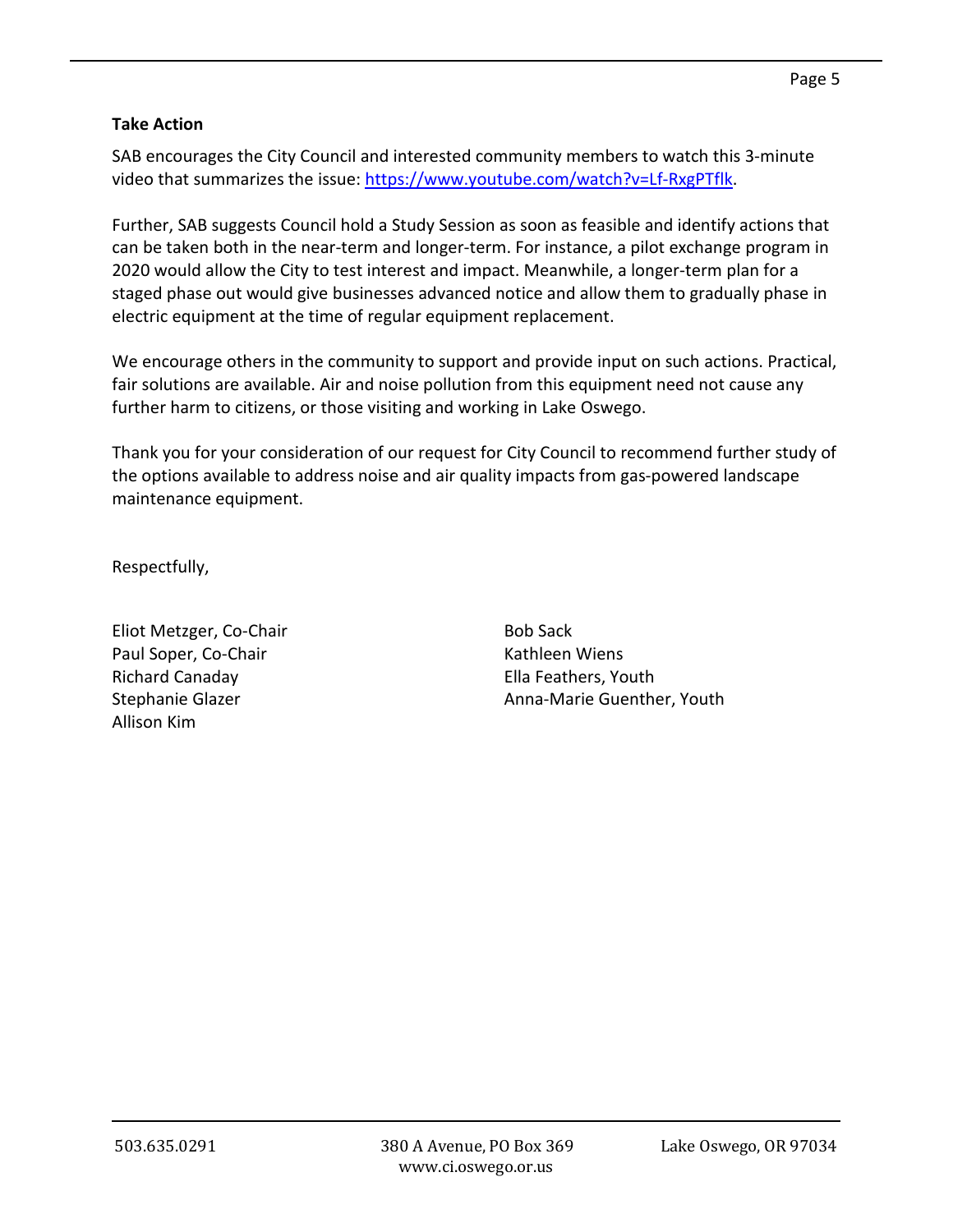# **APPENDIX A: Frequently Asked Questions**

### *What is the issue regarding lawn equipment?*

Each weekend, about 54 million Americans mow their lawns, using 800 million gallons of gas per year and producing tons of air pollutants. Gas-powered landscape maintenance equipment engines, which have had unregulated emissions until the late 1990's, emit high levels of carbon [monoxide,](http://www.peoplepoweredmachines.com/faq-environment.htm#pollutants) volatile organic [compounds](http://www.peoplepoweredmachines.com/faq-environment.htm#pollutants) and nitrogen oxides, producing up to 5% of the nation's air pollution and a good deal more in metropolitan areas.

More than 5 million gas-powered mowers are still sold in the U.S. every year. A typical gas-powered mower can emit the same amount of VOCs and NOx -- key precursors to smog -- in an hour as a typical car driven 45 miles, according to the EPA.

The replacement of every 500 gas-powered lawn mowers with non-motorized mowers would spare the air:

- 212 pounds of hydrocarbons (smog ingredient)
- 1.7 pounds of nitrogen oxides (smog ingredient)
- 5.6 pounds of irritating particles
- 1,724 pounds of carbon dioxide

See: <http://www.peoplepoweredmachines.com/faq-environment.htm>

### *What are the health risks of gas-powered landscape maintenance equipment?*

The cumulative health and environmental impacts of gas-powered equipment on crews and the immediate community is staggering, to say nothing of the significant contribution to the climate crisis.

With powerful, quiet electric alternatives readily available and proven in full-time large-scale commercial settings, there are readily available solutions to transitioning away from gas-powered landscape equipment. More information is available online: [https://www.agza.net](https://www.agza.net/)

### *Why is it relevant now?*

Until 1995, lawnmower emissions were unregulated. Older more powerful, less efficient two-cycle engines release 25-30% of their oil and gas unburned into the air. Gas-powered lawn mowers emit hydrocarbons and oxides of nitrogen (the principle ingredients of smog), particulate matter (damaging to the respiratory system), carbon monoxide (a poisonous gas) and carbon dioxide (contributing to global warming). The health toll includes cancer as well as damage to lungs, heart, and both the immune and detoxification systems. Additionally, smog inhibits plant growth. Lawnmowers are currently subject to EPA's Phase 2 regulations. These requirements have reduced volatile organic compounds and nitrogen oxides emissions by over 70 percent from unregulated levels. EPA's Phase 3 regulations took effect in 2012 for lawnmowers and resulted in additional reductions in these pollutants for newer equipment.